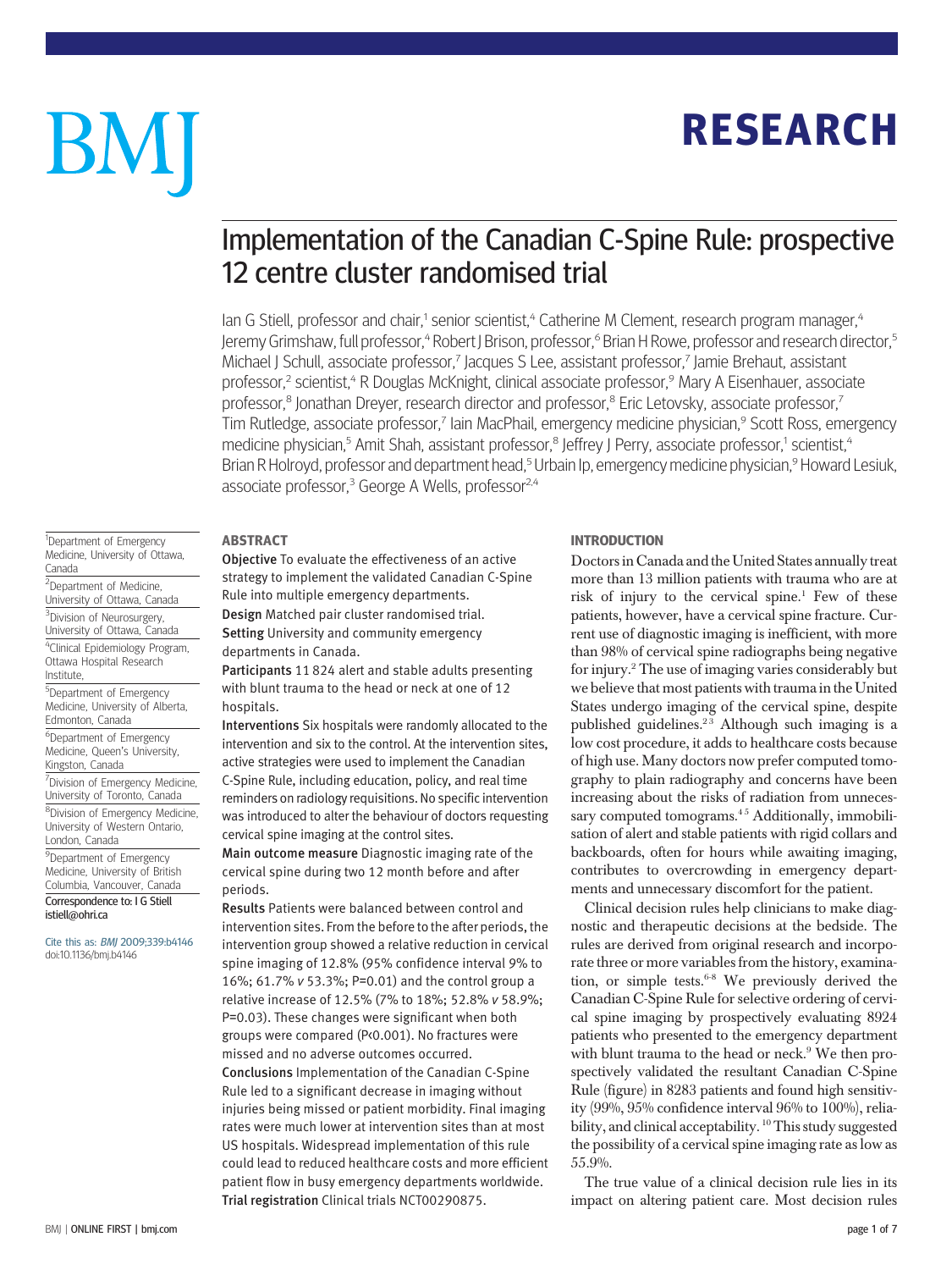#### RESEARCH



\*Fall from elevation ≥0.9 m (3 feet)/five stairs, axial load to head — for example, diving, motor vehicle collision high speed, (>100 km/h), rollover, ejection, motorised recreational vehicles, bicycle struck or collison

†Excludes: pushed into oncoming traffic, hit by bus or large truck, rollover, hit by high speed vehicle

‡Not immediate onset of neck pain

Canadian C-Spine Rule for selective ordering of cervical spine imaging

are unfortunately never used because of inadequate testing in validation or implementation studies.<sup>11-16</sup> We evaluated the effectiveness of an active strategy to implement the Canadian C-Spine Rule in multiple emergency departments. We tested the impact of the rule on use of imaging and the effectiveness of this inexpensive and easy to implement strategy.

#### **METHODS**

We conducted a matched pair cluster randomised trial at 12 Canadian emergency departments. The methods are described elsewhere.<sup>17</sup> These sites were stratified by teaching (six sites) or community (six sites) status and then matched according to baseline ordering rates for cervical spine imaging. Using computer generated numbers, we randomly allocated the matched sites to either intervention or control groups. Outcome measures were collected during two consecutive 12 month periods before and after the intervention. During the after period at the intervention sites, strategies were used to actively implement the Canadian C-Spine Rule.

#### Study population

We enrolled all alert and stable adults who presented to the emergency departments after blunt trauma to the head or neck if they had neck pain; or if they had no neck pain but had a visible injury above the clavicles, had not walked, and the mechanism of the injury was considered dangerous. Additional criteria included a Glasgow coma scale score of 15 when assessed, normal vital signs, and injury within the previous 48 hours. Patients were ineligible if they were aged under 16, had a penetrating trauma, had acute paralysis, had known vertebral disease, or were returning for reassessment of an injury. Eligibility was determined by a different study nurse at each hospital site, according to a manual of operations.

#### Study interventions

Study interventions were chosen after review of the literature and consultation with experts in knowledge transfer.18-21 We used simple, inexpensive strategies to actively implement the Canadian C-Spine Rule at the six intervention sites during the after period. Physician groups in the emergency departments discussed and agreed to a policy of ordering cervical spine imaging according to the rule. Educational initiatives included distribution of previous manuscripts, pocket card and poster depictions of the rule, as well as a one hour teaching session to review the evidence and clinical application of the rule. Lastly, a mandatory real time reminder of the Canadian C-Spine Rule at the point of requisition for imaging was implemented. Any cervical spine imaging that was ordered required the doctor to check the rule criteria or to indicate the reason for overriding the rule before the diagnostic imaging department processed the request.

Although the Canadian C-Spine Rule may have been familiar to some clinicians because of journal articles and conference lectures, no specific intervention was introduced at the control sites to alter the doctors' behaviour for ordering cervical spine imaging.

#### Outcome measures

The primary study outcome was the proportion of eligible patients referred for diagnostic imaging of the cervical spine. Patients' daily medical census logs were reviewed to identify potential participants with injury, and eligibility was determined from emergency department nursing and doctor records and ambulance reports. We reviewed the radiology reports and census lists to determine if cervical spine imaging had been done.

Additional measures for clinical impact of implementing the Canadian C-Spine Rule included the number of clinically important cervical spine injuries (defined as any fracture, dislocation, or ligamentous instability requiring internal fixation or treatment with a halo, brace, or rigid collar)<sup>22</sup> not identified during the initial emergency department visit, and the number of serious adverse outcomes, such as development of a neurological deficit after the initial emergency department visit. A surveillance strategy was implemented to identify missed fractures or serious adverse outcomes. We monitored the logs of patients' visits to the emergency department for 30 days to identify return visits by patients who had not undergone imaging during their initial visit. We also reviewed the logs of patients at all neurosurgical centres that are traditional referral sites for the study hospitals.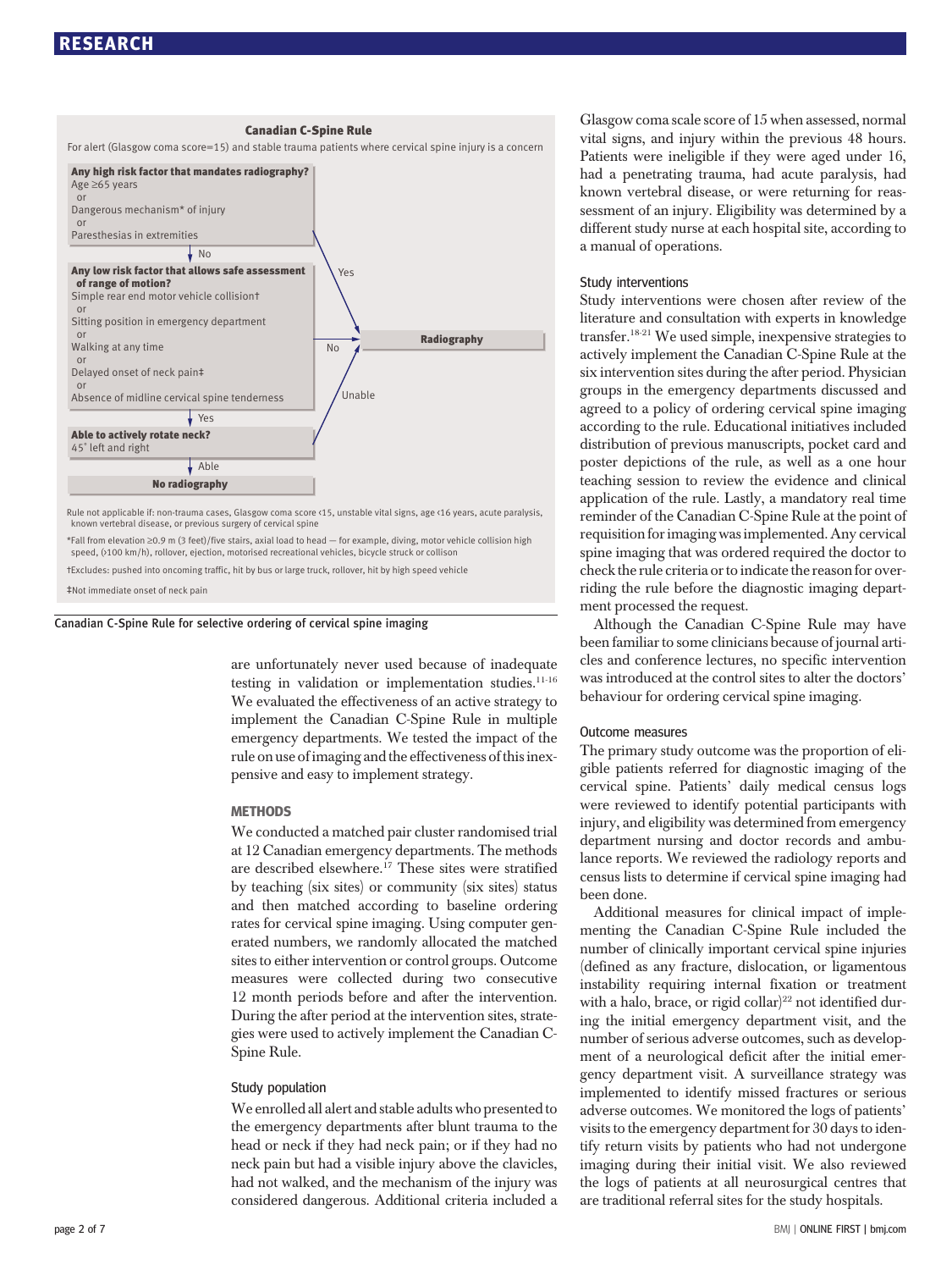|                                              |                                    | <b>Intervention hospitals</b> |                                    | <b>Control hospitals</b>   |  |
|----------------------------------------------|------------------------------------|-------------------------------|------------------------------------|----------------------------|--|
| Characteristics                              | <b>Before period</b><br>$(n=3267)$ | After period<br>$(n=3628)$    | <b>Before period</b><br>$(n=2413)$ | After period<br>$(n=2516)$ |  |
| Mean (SD) age (years) (range)                | 37 (16) (16-95)                    | 39 (16) (16-100)              | 37 (16) (16-102)                   | 38 (16) (16-101)           |  |
| Males                                        | 1626 (49.8)                        | 1851 (51.0)                   | 1148 (47.6)                        | 1229 (48.8)                |  |
| Hospital status:                             |                                    |                               |                                    |                            |  |
| Teaching                                     | 1845 (56.5)                        | 2016 (55.6)                   | 1179 (48.9)                        | 1064 (42.3)                |  |
| Community                                    | 1422 (43.5)                        | 1612 (44.4)                   | 1234 (51.2)                        | 1452 (57.7)                |  |
| Mechanism of injury:                         |                                    |                               |                                    |                            |  |
| Motor vehicle collision                      | 2510 (76.8)                        | 2543 (70.1)                   | 1787 (74.1)                        | 1810 (71.9)                |  |
| Fall                                         | 318 (9.7)                          | 519 (14.3)                    | 292 (12.1)                         | 329 (13.1)                 |  |
| Assault                                      | 93(2.8)                            | 116(3.2)                      | 66(2.7)                            | 77(3.1)                    |  |
| Bicycle collision                            | 87(2.7)                            | 117(3.2)                      | 39(1.6)                            | 56(2.2)                    |  |
| Pedestrian struck                            | 77(2.4)                            | 104(2.9)                      | 39 (1.6)                           | 63(2.6)                    |  |
| Axial load (for example, diving)             | 68(2.1)                            | 85(2.3)                       | 50(2.1)                            | 42(1.7)                    |  |
| Sports                                       | 58(1.8)                            | 76(2.1)                       | 75(3.1)                            | 72(2.9)                    |  |
| Head struck or other                         | 56(1.7)                            | 68(1.9)                       | 65(2.7)                            | 67(2.7)                    |  |
| Characteristics of motor vehicle collision:  |                                    |                               |                                    |                            |  |
| Rear end                                     | 804 (24.6)                         | 786 (21.7)                    | 575 (23.8)                         | 585 (23.3)                 |  |
| Ejection or rollover                         | 154(4.7)                           | 156(4.3)                      | 129(5.3)                           | 167(6.6)                   |  |
| Head-on                                      | 95(2.9)                            | 122(3.4)                      | 93 (3.9)                           | 94 (3.7)                   |  |
| Arrived at hospital by ambulance             | 1880 (57.5)                        | 2155 (59.4)                   | 1419 (58.8)                        | 1588 (63.1)                |  |
| Clinically important cervical spine injury*: | 32(1.0)                            | 28(0.8)                       | 18(0.7)                            | 23(0.9)                    |  |
| Fracture                                     | 31(0.9)                            | 28(0.8)                       | 18(0.7)                            | 23(0.9)                    |  |
| <b>Dislocation</b>                           | 10(0.3)                            | 8(0.2)                        | 9(0.4)                             | 8(0.3)                     |  |
| Ligamentous instability                      | 0(0.0)                             | 0(0.0)                        | 1(0.0)                             | 0(0.0)                     |  |
| Clinically unimportant cervical spine injury | 8(0.2)                             | 9(0.2)                        | 22(0.9)                            | 7(0.3)                     |  |
| <b>Stabilising treatments:</b>               | 22(0.7)                            | 24(0.7)                       | 25(1.0)                            | 24(1.0)                    |  |
| Internal fixation                            | 4(0.1)                             | 4(0.1)                        | 2(0.1)                             | 6(0.2)                     |  |
| Halo                                         | 5(0.2)                             | 3(0.1)                        | 5(0.2)                             | 7(0.3)                     |  |
| <b>Brace</b>                                 | 2(0.1)                             | 2(0.1)                        | 2(0.1)                             | 0(0.0)                     |  |
| Rigid collar                                 | 11(0.3)                            | 15(0.4)                       | 16(0.7)                            | 11(0.4)                    |  |
| Admitted to hospital                         | 132 (4.0)                          | 189 (5.2)                     | 137(5.7)                           | 163(6.5)                   |  |

Table 1 | Characteristics of 11 824 participants with injury of the cervical spine. Values are numbers (percentages) unless stated otherwise

\*Any injury except isolated avulsion fracture of an osteophyte, isolated fracture of transverse process not involving facet joint, isolated fracture of spinous process not involving lamina, and a simple compression fracture with less than 25% loss of vertebral body height.

The secondary study outcome was performance of the Canadian C-Spine Rule during the after period at the intervention sites, where doctors checked off rule criteria on imaging requisitions. We evaluated the rule for its sensitivity, doctors' accuracy in its interpretation, and doctor compliance with its use. The doctor's interpretation was assessed by the imperfect but pragmatic approach of comparing the doctor's notation on the imaging requisition to the ideal method of interpretation made by the investigators'steering committee. Free text reasons for doctor's non-compliance were recorded.

Finally, we were unable to complete other planned evaluations as a result of cuts to our study budget by the funding agency. These included length of stay, patient satisfaction, and an economic evaluation.

#### Statistical analysis

We included all patients who satisfied the inclusion and exclusion criteria in the final analysis. No patient was excluded because of non-completion of a requisition or because of doctor non-compliance with the rule. Teaching and community hospitals were evaluated in subgroup analyses.

For the analysis of dichotomous data from this matched pair design we used a parametric approach based on the standard paired t test (k−1=5 degrees of freedom) to the differences in the event rates for each intervention and control site pairs.23-26 For continuous data we used the standard paired t test (k−1=5 degrees of freedom) to the differences in the mean response between the intervention and control site pairs. For the relative reductions in event rates, the stratum specific differences in means for the continuous outcome relative reduction (percentage change from baseline: (before−after)×100/before) were calculated and pooled across strata using a random effects metaanalysis.<sup>27</sup> We applied the weighted paired  $t$  test at the cluster level using the cluster specific means and the 95% confidence intervals calculated using the weights  $(n_{i1}n_{i2})/n_i$  where  $n_{ik}$  is the size of the j<sup>th</sup> stratum in the k<sup>th</sup> group and  $n_i$  is the size of the j<sup>th</sup> stratum.<sup>24</sup>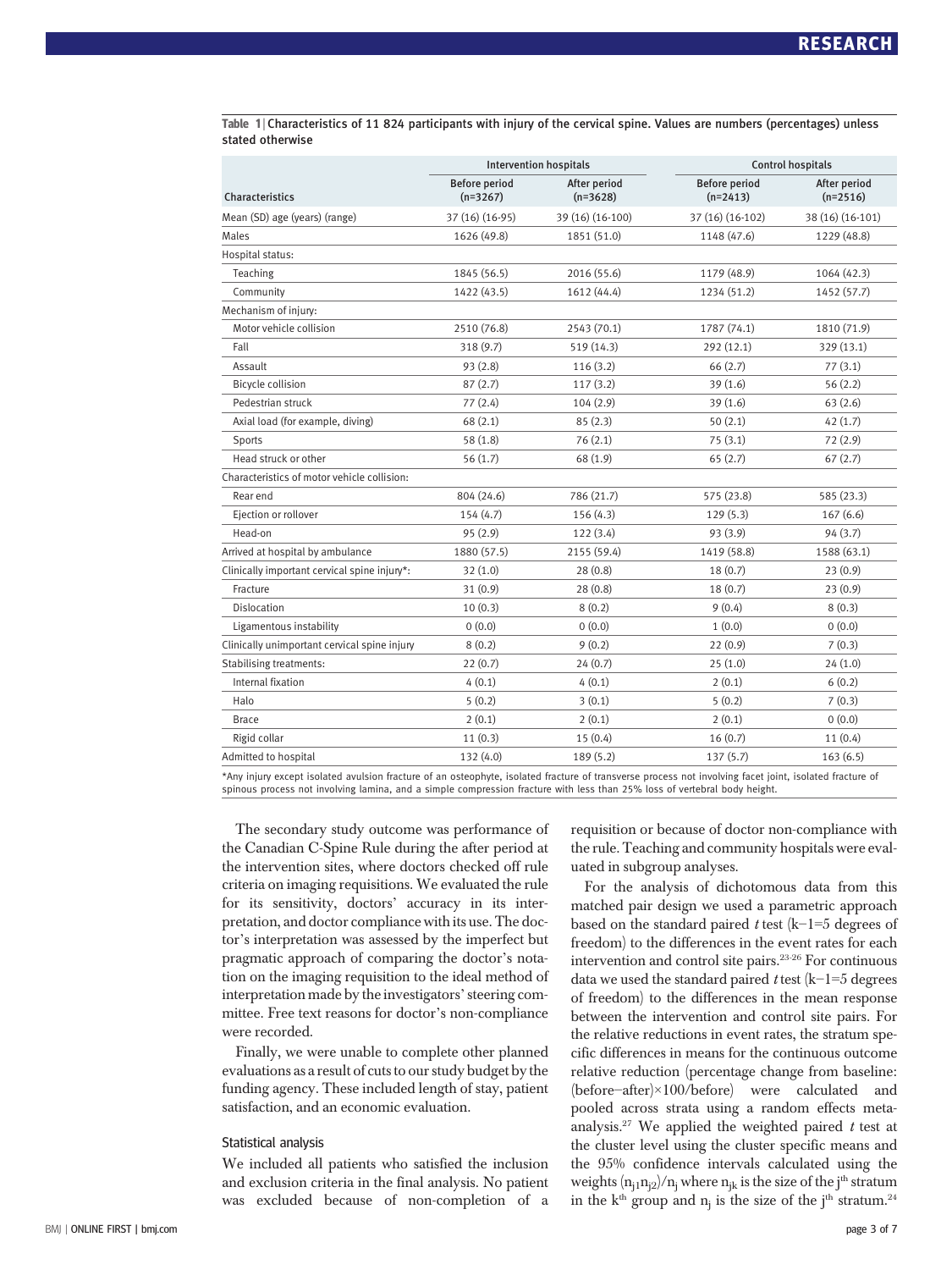Table 2 <sup>|</sup> Diagnostic imaging rates for 11 824 participants with injury of the cervical spine during 12 month before and after periods

|                               | No of patients       |              | % of patients imaged      |                          | % relative change           |  |
|-------------------------------|----------------------|--------------|---------------------------|--------------------------|-----------------------------|--|
| <b>Hospitals</b>              | <b>Before period</b> | After period | <b>Before period</b>      | After period             | (95% CI)                    |  |
| Intervention hospitals*       |                      |              |                           |                          |                             |  |
| Teaching hospitals:           |                      |              |                           |                          |                             |  |
| Vancouver General             | 738                  | 919          | 73.3                      | 66.2                     |                             |  |
| <b>London Health Sciences</b> | 658                  | 610          | 65.5                      | 57.0                     |                             |  |
| Ottawa Hospital               | 449                  | 487          | 73.9                      | 68.6                     |                             |  |
| Community hospitals:          |                      |              |                           |                          |                             |  |
| Sturgeon                      | 334                  | 477          | 59.9                      | 44.2                     |                             |  |
| North York General            | 478                  | 417          | 64.4                      | 50.8                     |                             |  |
| <b>Surrey Memorial</b>        | 610                  | 718          | 33.1                      | 33.0                     |                             |  |
| Total                         | 3267                 | 3628         | $61.7(15.0)$ <sup>+</sup> | 53.3 (13.5) <sup>†</sup> | $-12.8$ (-9.2 to $-16.3$ )§ |  |
| Control hospitals*            |                      |              |                           |                          |                             |  |
| Teaching hospitals:           |                      |              |                           |                          |                             |  |
| University of Alberta         | 597                  | 516          | 58.8                      | 63.6                     |                             |  |
| Sunnybrook Health Sciences    | 254                  | 243          | 61.0                      | 62.1                     |                             |  |
| Kingston General              | 328                  | 305          | 43.0                      | 56.1                     |                             |  |
| Community hospitals:          |                      |              |                           |                          |                             |  |
| Royal Columbian               | 349                  | 533          | 47.9                      | 62.1                     |                             |  |
| Credit Valley                 | 543                  | 662          | 61.1                      | 63.9                     |                             |  |
| St Thomas Elgin               | 342                  | 257          | 44.2                      | 45.9                     |                             |  |
| Total                         | 2413                 | 2516         | $52.8(8.6)$ <sup>+</sup>  | 58.9 (7.0) <sup>+</sup>  | 12.5 (7.2 to 18.2)§         |  |

\*Listed in order of matching.

†Mean (SD).

‡P=0.0119; compares mean imaging rates in intervention hospitals during before and after periods.

§P=0.0008; compares change in mean imaging rates from before to after periods for intervention and control hospitals.

¶P=0.0342; compares mean imaging rates in control hospitals during before and after periods.

Reported P values are two tailed. The change in proportion of patients imaged from the before to after periods for each cluster was determined and used in the calculation of the differences in the event rates for each intervention and control site pair and analysed according to the plan.

To assess the performance of the rule in classifying patients for clinically important injury we calculated sensitivity along with 95% confidence intervals. We calculated the accuracy of the doctors in interpreting the rule as simple agreement between doctors and the ideal method.

#### Sample size

In the calculation of sample size we took into account the complex study design: stratification by teaching versus community hospital status, matching of pairs (according to baseline imaging rates), and randomisation by cluster (the hospital as unit of randomisation and the patient as unit of analysis). From the validation study<sup>10</sup> the average event rate for cervical spine imaging of study patients was 76% (range 63-86%), with an annual accrual per hospital of 400 patients. That study found that imaging rates as low as 55.9% might be possible. Through consensus of the investigators, we considered a 15% relative decrease in event rate (or an absolute decrease of 11.4% from the baseline rate of 76%) to be a minimal clinically important change. Thus with 80% power for detecting a 0.114 difference in imaging event rates and two sided 0.05 significance level, we estimated that we would require six matched pair clusters and a total sample of 9600 patients.

#### Follow-up period

To evaluate the sustainability of the implementation, we followed patients for an additional 12 months at the study sites. During that period all intervention strategies were removed and the sites were unaware that data collection was ongoing. Sample size estimates were the same for this period.

#### RESULTS

Overall, 11 824 eligible patients with injury of the cervical spine were seen at the 12 hospitals during the two study periods. Patient characteristics were similar between the before and after periods and the intervention and control groups (table 1).

The six intervention sites showed a decrease in cervical spine imaging rates from the before to after period and the six control sites showed an increase (table 2). There was an overall relative reduction in the proportion of patients referred for cervical spine imaging of 12.8% (95% confidence interval 9.2% to 16.3%) at the intervention sites (61.7%  $v$  53.3%; P=0.01). The imaging rates in the before and the after period were lower than expected. Conversely, there was a relative increase of 12.5% (7.2% to 18.2%) at the control hospitals  $(52.8\% \text{ v } 58.9\%; P=0.03)$ . These changes from before to after were significant when the intervention and control hospitals were compared  $(P<0.001)$  and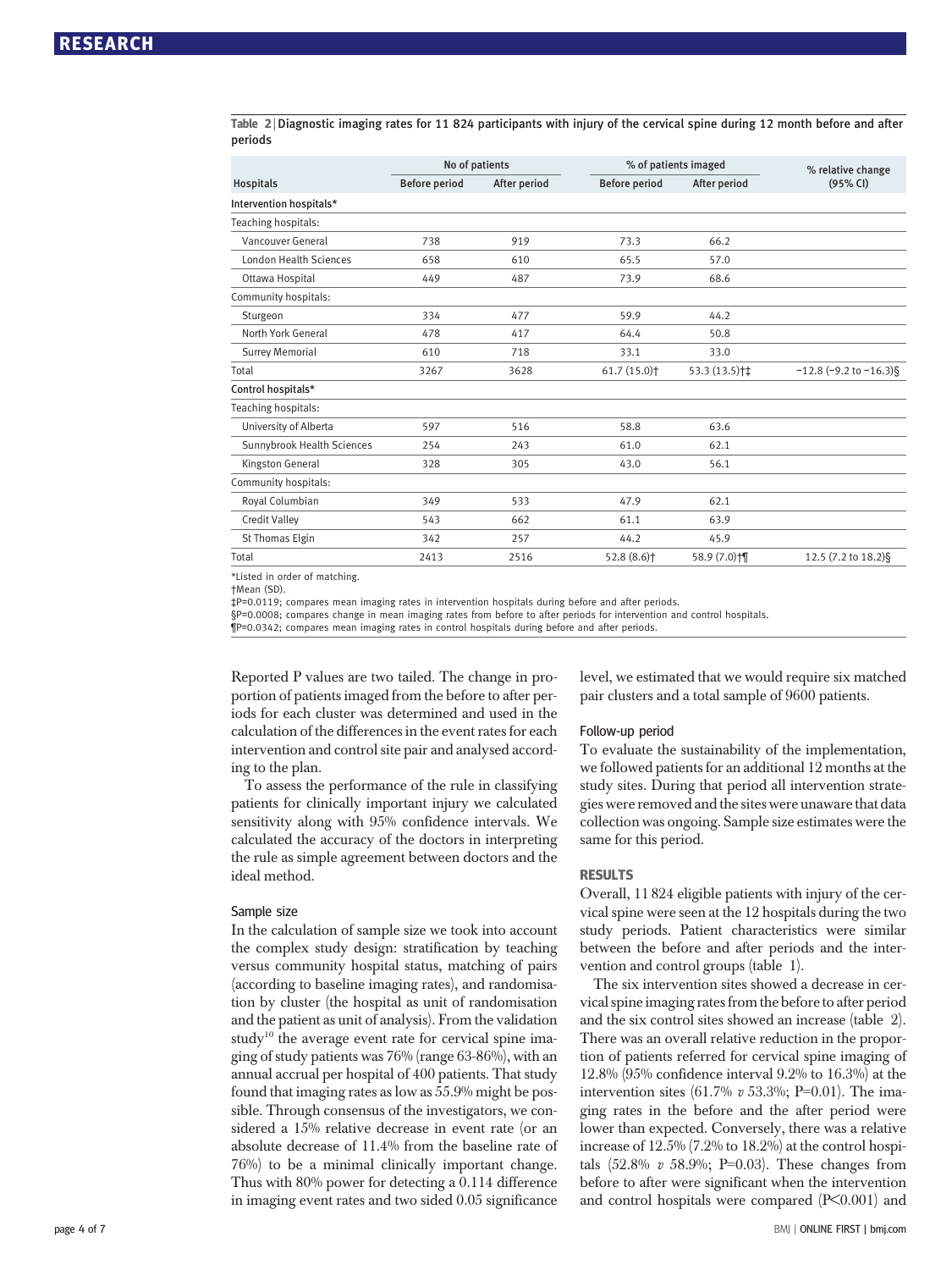|                         | No of patients |              | % of patients imaged* |              |                                | P value for |
|-------------------------|----------------|--------------|-----------------------|--------------|--------------------------------|-------------|
| <b>Hospital type</b>    | Before period  | After period | Before period         | After period | % relative change (95% CI)     | change      |
| Intervention:           |                |              |                       |              |                                |             |
| Community               | 1422           | 1612         | 52.5(16.9)            | 42.7(9.0)    | $-18.0$ ( $-11.3$ to $-24.2$ ) | 0.15        |
| <b>Teaching</b>         | 1845           | 2016         | 70.9(4.7)             | 63.9(6.1)    | $-9.5$ ( $-5.4$ to $-13.4$ )   | 0.01        |
| Control:                |                |              |                       |              |                                |             |
| Community               | 1234           | 1452         | 51.0(8.9)             | 57.3(9.9)    | 14.0 (6.6 to 22.0)             | 0.20        |
| Teaching                | 1179           | 1064         | 54.3 (9.8)            | 60.6(4.0)    | 11.3 (3.7 to 19.5)             | 0.16        |
| *Values are means (SD). |                |              |                       |              |                                |             |

#### Table 3 <sup>|</sup> Diagnostic imaging rates of 11 824 participants with injury of the cervical spine, according to hospital type

\*Values are means (SD). P values not corrected for multiple comparisons.

represent a greater than 25% relative difference between study groups (absolute difference 14.5%).

In the subgroup analysis by hospital type the intervention was associated with a trend towards a larger relative decrease in imaging rates at community hospitals than at teaching hospitals  $(18.0\% \text{ v } 9.5\%;$  P=0.07, table 3). Most of the doctors were attending doctors rather than residents, therefore the effect of doctor type was not evaluated.

At the intervention hospitals, 236 doctors were involved in implementing the decision rule during the after period. The doctors completed the rule section of the radiology requisitions in 1672 (85.7%) of the 1950 eligible patients referred for imaging of the cervical spine, allowing assessment of their accuracy in interpretation of the rule (table 4). They accurately interpreted the rule for 82.9% of the patients. The most common errors in interpretation were calling dangerous mechanism when none existed and missing rear end collision and ambulation. In 40 cases radiographs were ordered despite the doctor's interpretation of the rule as negative and there were no cervical spine injuries among this group. Rarely was a reason given for failing to conform to the rule and in only two cases did the patient insist on radiography.

The decision rule could be interpreted for 1444 patients where the radiology requisition sheets were completed sufficiently. No patient discharged without imaging was subsequently found to have a clinically important cervical spine injury. The Canadian C-Spine Rule correctly identified all 23 clinically important cervical spine injuries, achieving a sensitivity of 100% (95% confidence interval 85% to 100%). No fractures were missed and no serious adverse outcomes occurred at any of the hospitals during the study period.

During the 12 month follow-up period, an additional 5800 eligible patients were seen, with cervical spine imaging rates dropping further at the six intervention sites, from 53.3% to 53.1%, and increasing further at the six control sites, from 58.9% to 61.7%. No adverse outcomes were identified at any of the study sites during this period.

#### **DISCUSSION**

An active strategy to implement the Canadian C-Spine Rule led to a significant reduction in emergency department use of diagnostic imaging for alert, stable patients with blunt trauma of the head or neck. This effect was larger in community hospitals. No patients were found to have a missed fracture or adverse outcome after discharge. Despite low baseline imaging rates, a lower rate of imaging was achieved safely, with reductions at all the intervention sites. The resultant imaging rate of 53.3% was lower than the predicted minimal rate of 55.9%. Similar low rates of imaging should be achievable at many hospitals in the developed world. We believe that cervical spine imaging rates are over 90% in US emergency departments.

This study was designed and carried out according to strict methodological standards<sup>2728</sup> and represents the final stage of developing and testing a clinical decision rule,  $6811$  mirroring our previous studies to derive, validate, and implement the Ottawa Ankle Rules and the Ottawa Knee Rule.29-35 A small Australian study showed a reduction in imaging when the Canadian C-Spine Rule was applied to 113 patients.37 Few clinical decision rules have this level of evaluation and we are unaware of other rules for imaging the cervical spine that have undergone explicit testing of implementation. Our 12 study nurses included a strictly defined population based cohort at each site, as defined by the operations manual. The matched pair design, in which the unit of allocation was the hospital rather than the patient, offered several advantages. By matching on baseline imaging rates we prevented an imbalance between the control and intervention groups. This design also helped to preserve the power of analysis where relatively few clusters were studied.

Previous Canadian studies showed large reductions in ankle and knee imaging after implementation of our ankle and knee rules.<sup>3233</sup> 36 Although the reductions noted in this trial were not as large, our previous implementation trials used expensive strategies, many of which were not practical for routine use. The implementation strategies used in this study were simple, inexpensive, and could easily be adopted on a permanent basis. It is well documented that implementation of guidelines can be difficult. A systematic review of 235 studies with rigorous evaluations of guideline dissemination and implementation strategies found that most interventions observed modest improvements in care with median absolute improvements in performance ranging from 6.0% to 13.1%.<sup>38</sup>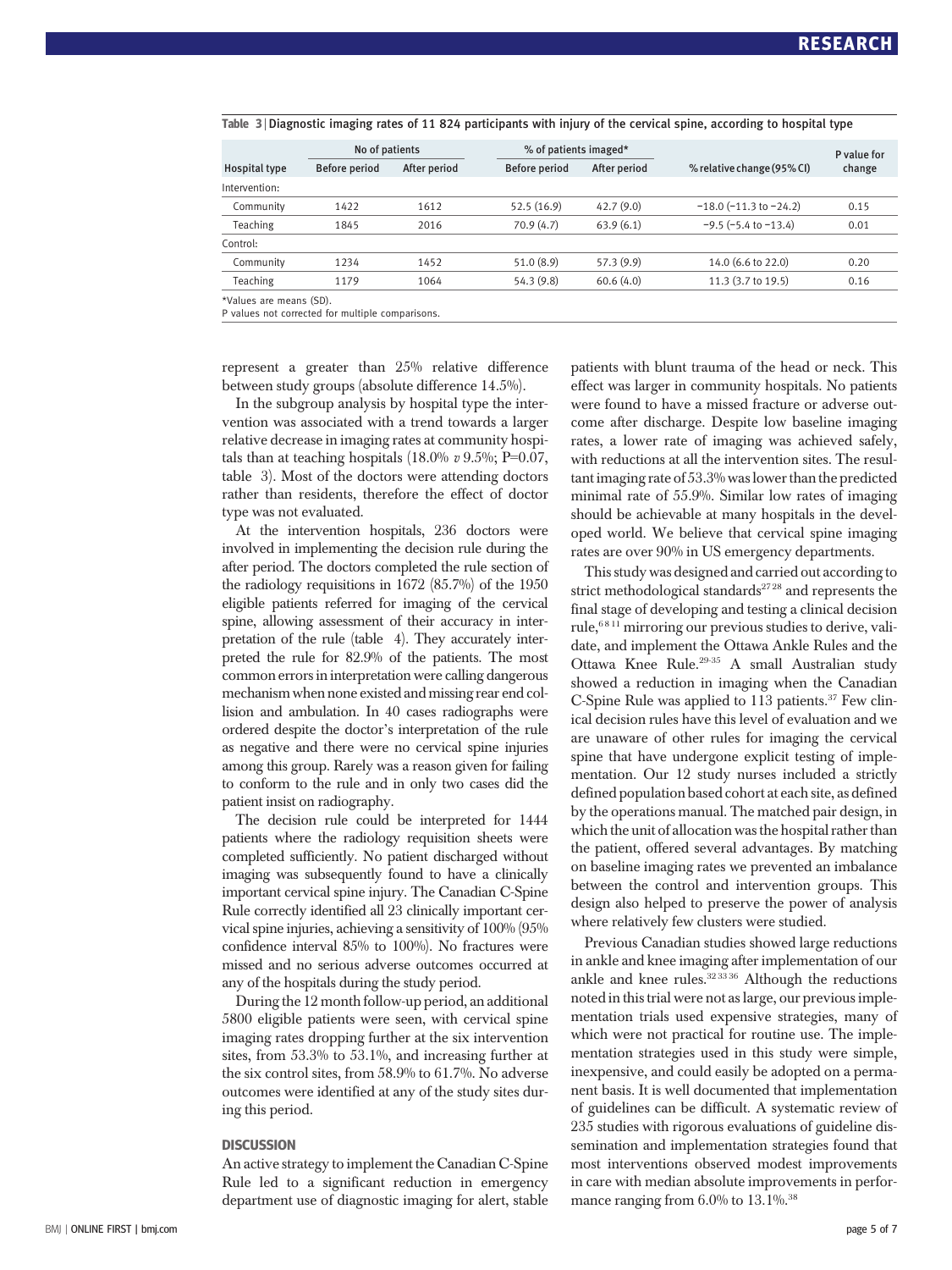Table 4 <sup>|</sup> Errors by doctors in interpreting Canadian C-Spine Rule for 1672 alert and stable patients with trauma during 12 month after period at intervention hospitals\*

|                                          | No of criteria |            |          |
|------------------------------------------|----------------|------------|----------|
| Criteria                                 | <b>Missed</b>  | Overcalled | % errors |
| High risk:                               |                |            | 11.5     |
| Age $\geq 65$ years                      | 1              | 3          | 0.2      |
| Dangerous mechanism of injury            | 21             | 148        | 10.1     |
| Paraesthesias in extremities             | 14             | 6          | 1.2      |
| Low risk:                                |                |            | 8.4      |
| Simple rear end motor vehicle collision  | 32             | 1          | 2.0      |
| Sitting position in emergency department | 10             | $\Omega$   | 0.6      |
| Walking at any time                      | 63             | 0          | 3.8      |
| Delayed onset neck pain                  | 13             | $\Omega$   | 0.8      |
| Absence of midline tenderness            | 10             | 11         | 1.3      |
| Range of motion                          |                |            | 3.5      |

Some study limitations warrant comment. The baseline cervical spine imaging rates at the intervention and control sites (61.7% and 52.8%) were much lower than the 76% seen in the validation study and not as balanced as planned. The relative decrease in imaging rates, although shown at all intervention sites in our trial, was modest and less than the 15% difference that we had targeted. We speculate that because seven of the sites had participated in the previous validation study (three intervention and four control hospitals), the behaviour of the doctors may have already changed to follow the rule. Nevertheless, the final imaging rate at the intervention sites (53.3%) was low, less than the 55.9% potential rate predicted, and was actually a 30% relative reduction compared with the expected baseline rate of 76%. At the same time imaging rates went up at all six control sites, possibly reflecting a secular trend in usage of diagnostic imaging in increasingly crowded emergency departments. Doctors at these sites were not aware that they were in this study and were given no instructions on cervical spine imaging. The impact was greater at community hospitals, possibly because five of these sites had not participated in the validation study or perhaps because the severity of injury is generally less at such sites. Our 12 month follow-up data confirm the ongoing divergent trends in imaging use, with rates continuing to decrease at the intervention sites and continuing to increase at the control sites. This supports our belief that there is a general trend towards increased use of imaging.

While the impact may seem modest, we showed a greater than 25% difference in imaging effect between the intervention and control sites. The overall imaging rate achieved in the after period at the intervention sites was very low and would be a worthy accomplishment for any hospital. The subgroup of three community hospitals in the intervention group had not previously participated in the developmental studies and had the most impressive results, with an extremely low final imaging rate of 42.7% and a relative reduction of 18%. Another issue is that the absolute number of patients increased in the after period in both intervention and control sites. However, the absolute number of imaging procedures declined at the intervention sites and increased at the control sites and we are confident that there was no change in the characteristics of patient populations from the before to the after periods and no selection bias. Finally, while we are confident that we missed no adverse outcomes, it is conceivable but unlikely that a few patients subsequently underwent diagnostic imaging at a non-study hospital.

Although our strategy was simple and inexpensive to implement, doctor compliance with the requisition was more difficult than expected. This strategy required the radiology technicians to act as gatekeepers, a role with which they were not always comfortable. In the implementation studies for the Ottawa Ankle Rules and Ottawa Knee Rule, doctor compliance was 95% and 93%, respectively.<sup>3336</sup> Additionally, there was some misinterpretation of the rule by doctors, which may reflect the greater complexity of this rule or perhaps a desire to order imaging despite the rule.

This trial supports the previous findings that the Canadian C-Spine Rule is highly sensitive for identifying clinically important injuries of the cervical spine $910$ and also shows that it can be widely implemented in emergency departments by doctors. Most importantly, this implementation can be achieved safely with minimal risk to patients because the rule was designed to be sensitive for injuries and only modestly specific. For 380 patients with injury the cumulative sensitivity of the rule in the combined derivation, validation, and implementation studies was 99.7% (95% confidence interval 98% to 100%), with no harm to any patient. The issues of doctors' compliance and misinterpretation should be addressed by training that emphasises correct interpretation of high and low risk criteria. Although the study was carried out in Canada, we see no reason why the results would not be applicable to emergency departments throughout most of the developed world. We recognise that some US jurisdictions, due to a private hospital system and doctors' fear of litigation, may be more challenged to implement the Canadian C-Spine Rule. Widespread adoption of the rule could lead to optimisation of diagnostic imaging rates, less exposure to radiation, and improved patient flow in busy emergency departments. This would prevent prolonged and uncomfortable immobilisation on high acuity area beds for patients with relatively minor injuries.

In conclusion, an active strategy to implement the Canadian C-Spine Rule led to a significant decrease in the use of cervical spine imaging without missed injuries or patient morbidity. Final imaging rates were low compared with most hospitals in the United States. Widespread implementation of the Canadian C-Spine Rule could safely lead to reduced healthcare costs and more efficient patient flow in busy emergency departments.